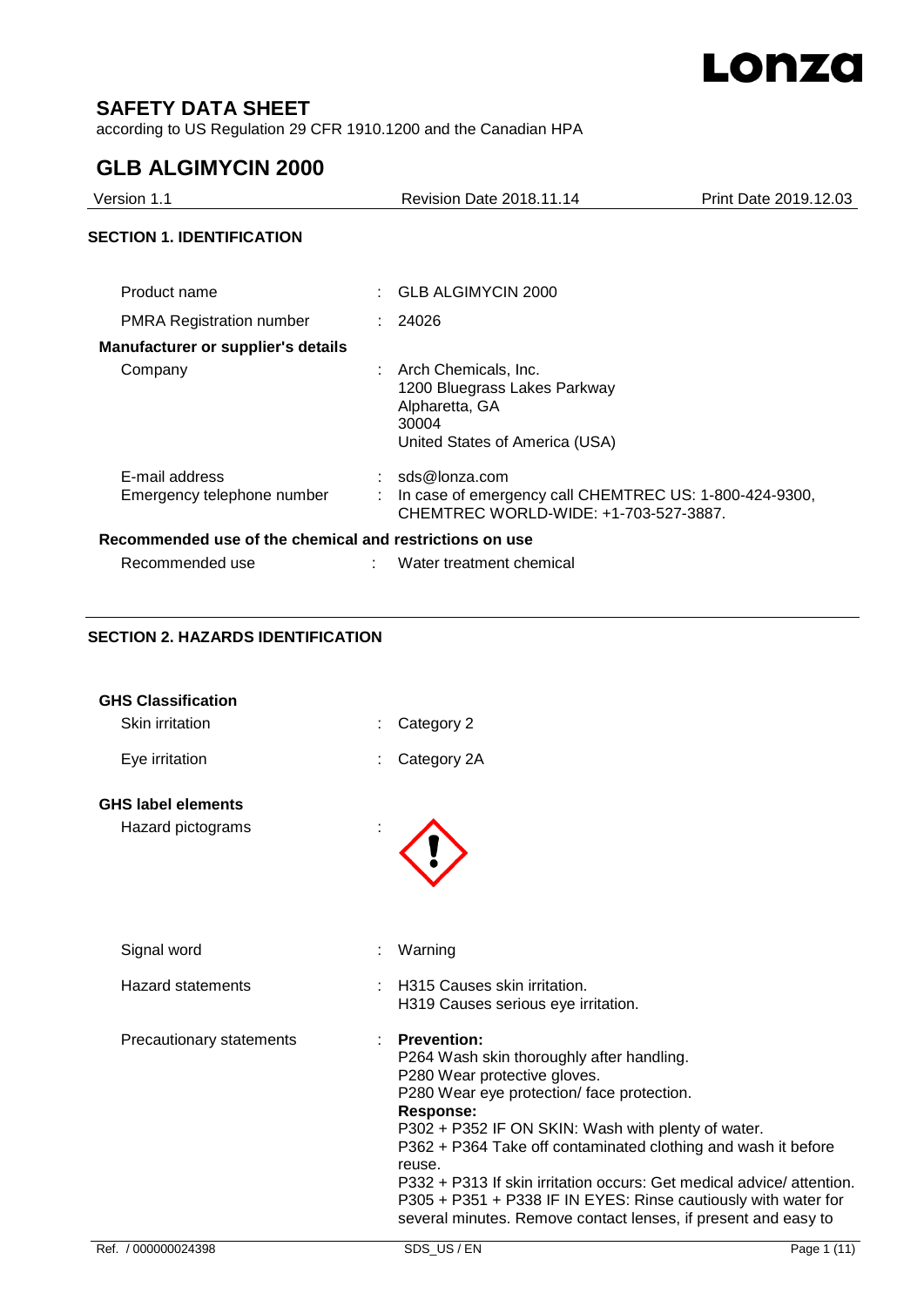# Lonza

# **GLB ALGIMYCIN 2000**

do. Continue rinsing. P337 + P313 If eye irritation persists: Get medical advice/ attention. **Disposal:** 

P501 Dispose of contents/container in accordance with local regulation.

#### **Other hazards**

None known.

#### **SECTION 3. COMPOSITION/INFORMATION ON INGREDIENTS**

Chemical nature : Mixture

#### **Hazardous components**

| Chemical name / Synonyms                    | ICAS-No.    | Concentration (% w/w) |
|---------------------------------------------|-------------|-----------------------|
| Polyloxyethylene (dimethyliminio) ethylene] | 131512-74-0 | $15 - 23$             |
| Poly(diallyldimethylammonium chloride)      | l26062-79-3 | 5 - 15                |

#### **SECTION 4. FIRST AID MEASURES**

| General advice                                                   | Call a poison control center or doctor for treatment advice. For<br>24-hour emergency medical assistance, call Arch Chemical<br>Emergency Action Network at 1-800-654-6911. Have the<br>product container or label with you when calling a poison con-<br>trol center or doctor, or going for treatment. |
|------------------------------------------------------------------|----------------------------------------------------------------------------------------------------------------------------------------------------------------------------------------------------------------------------------------------------------------------------------------------------------|
| If inhaled                                                       | IF INHALED: Move person to fresh air. If person is not breath-<br>ing, call 911 or an ambulance, then give artificial respiration,<br>preferably mouth-to-mouth if possible. Call a poison control<br>center or doctor for further treatment advice.                                                     |
| In case of skin contact                                          | IF ON SKIN OR CLOTHING: Take off contaminated clothing.<br>Rinse skin immediately with plenty of water for 15-20 minutes.<br>Call a poison control center or doctor for treatment advice.                                                                                                                |
| In case of eye contact                                           | IF IN EYES: Hold eye open and rinse slowly and gently with<br>water for 15-20 minutes. Remove contact lenses, if present,<br>after the first 5 minutes, then continue rinsing eye. Call a poi-<br>son control center or doctor for treatment advice.                                                     |
| If swallowed                                                     | IF SWALLOWED: Call a poison control center or doctor im-<br>mediately for treatment advice. Have person sip a glass of<br>water if able to swallow. Do not induce vomiting unless told to<br>do so by a poison control center or doctor. Do not give any-<br>thing by mouth to an unconscious person.    |
| Most important symptoms and ef-<br>fects, both acute and delayed | None known.                                                                                                                                                                                                                                                                                              |

#### **SECTION 5. FIREFIGHTING MEASURES**

Suitable extinguishing media : Use dry chemical, water fog, carbon dioxide (CO2), or foam.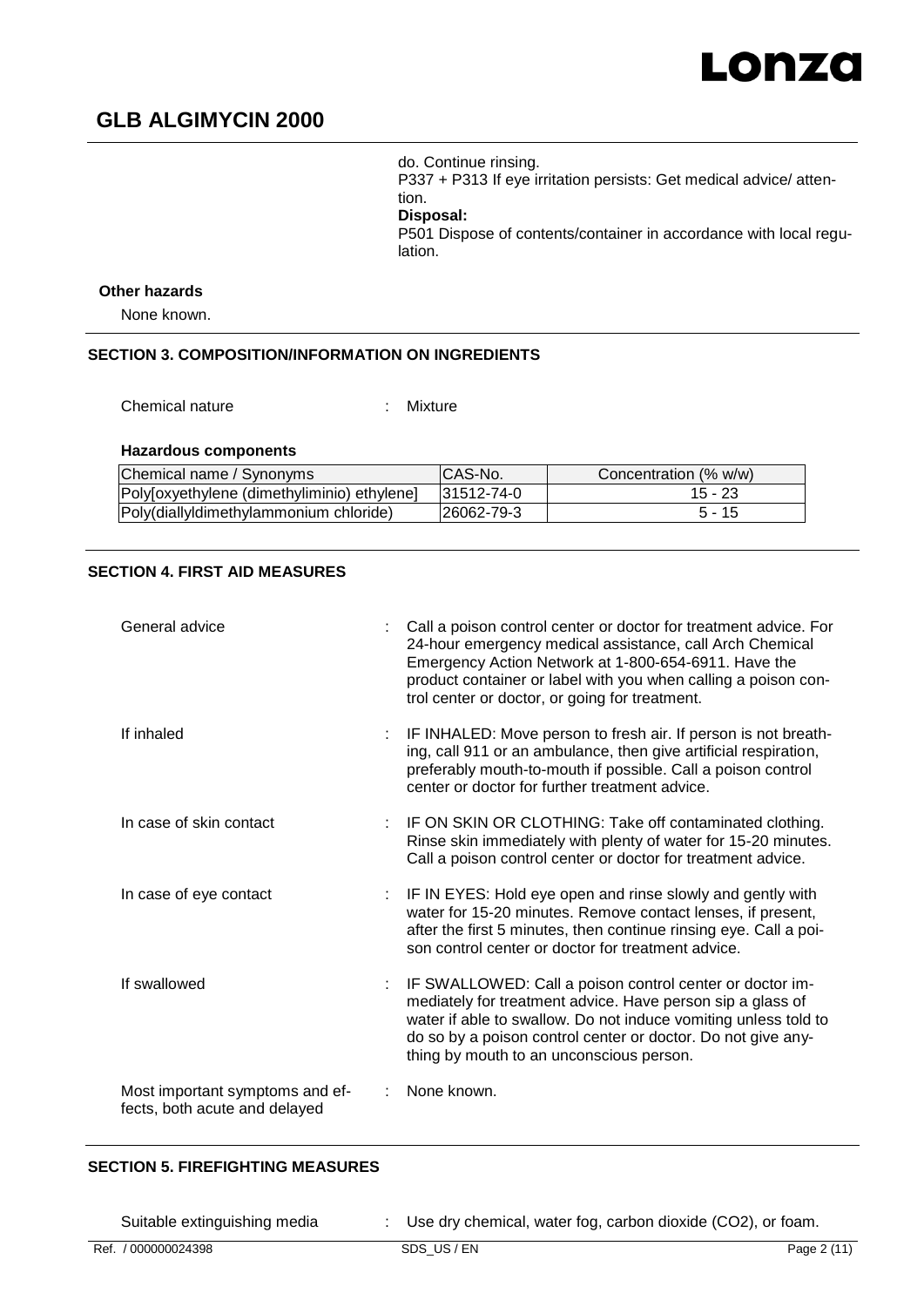| Specific hazards during firefighting | May be ignited by open flame.                                                                                                                                                                                                                 |
|--------------------------------------|-----------------------------------------------------------------------------------------------------------------------------------------------------------------------------------------------------------------------------------------------|
| Further information                  | Use water spray to cool unopened containers.<br>In case of fire, use normal fire-fighting equipment and the<br>personal protective equipment recommended in Section 8 to<br>include a NIOSH approved self-contained breathing appa-<br>ratus. |

#### **SECTION 6. ACCIDENTAL RELEASE MEASURES**

| Personal precautions, protective<br>equipment and emergency proce-<br>dures | Use the personal protective equipment recommended in Sec-<br>tion 8 and a NIOSH approved self-contained breathing appa-<br>ratus.<br>Prevent further leakage or spillage if safe to do so.<br>Use personal protective equipment as required.<br>Evacuate personnel to safe areas.                 |
|-----------------------------------------------------------------------------|---------------------------------------------------------------------------------------------------------------------------------------------------------------------------------------------------------------------------------------------------------------------------------------------------|
| Environmental precautions                                                   | If the product contaminates rivers and lakes or drains inform<br>respective authorities.                                                                                                                                                                                                          |
| Methods and materials for contain-<br>ment and cleaning up                  | Contain spillage, soak up with non-combustible absorbent<br>material, (e.g. sand, earth, diatomaceous earth, vermiculite)<br>and transfer to a container for disposal according to local /<br>national regulations (see section 13).<br>Do not flush into surface water or sanitary sewer system. |

#### **SECTION 7. HANDLING AND STORAGE**

| Advice on safe handling     | : Do not take internally.<br>Avoid contact with skin, eyes and clothing.<br>If in eyes or on skin, rinse well with water.<br>Avoid breathing vapours, mist or gas. |
|-----------------------------|--------------------------------------------------------------------------------------------------------------------------------------------------------------------|
| Conditions for safe storage | : Store in a cool, dry and well ventilated place. Isolate from<br>incompatible materials.<br>Do not freeze.                                                        |
| Materials to avoid          | : Refer to Section 10, "Incompatible Materials."                                                                                                                   |

#### **SECTION 8. EXPOSURE CONTROLS/PERSONAL PROTECTION**

#### **Components with workplace control parameters**

We are not aware of any national exposure limit. Contains no substances with occupational exposure limit values.

| <b>Engineering measures</b> | No exposure limits exist for the constituents of this product. |
|-----------------------------|----------------------------------------------------------------|
|                             | Additional ventilation beyond that of general exhaust is not   |
|                             | normally required.                                             |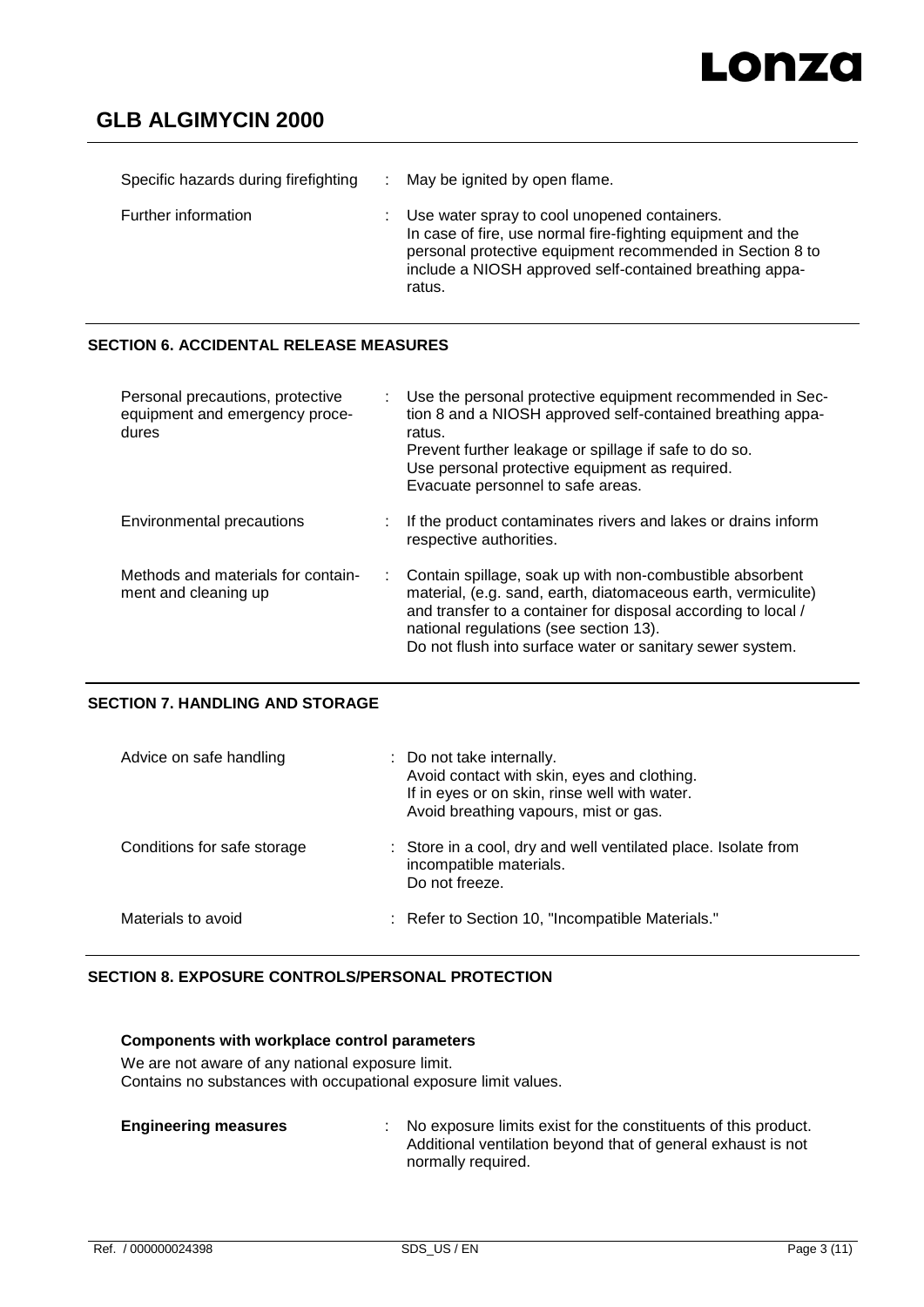# Lonza

# **GLB ALGIMYCIN 2000**

| Personal protective equipment<br>Respiratory protection | ٠ | Respiratory protection not normally needed. |
|---------------------------------------------------------|---|---------------------------------------------|
| Hand protection                                         |   |                                             |
| <b>Remarks</b>                                          | ٠ | Impervious gloves                           |
| Eye protection                                          | ٠ | Safety glasses with side-shields            |
| Skin and body protection                                |   | Impervious clothing                         |

### **SECTION 9. PHYSICAL AND CHEMICAL PROPERTIES**

| Appearance                             |   | liquid                                    |
|----------------------------------------|---|-------------------------------------------|
| Colour                                 |   | tan                                       |
| Odour                                  |   | no data available                         |
| <b>Odour Threshold</b>                 |   | no data available                         |
| pH                                     |   | $6.0 - 8.0$                               |
| Melting point/freezing point           | ÷ | Not applicable                            |
| Boiling point/boiling range            |   | 212 °F / 100 °C                           |
| Flash point                            | ÷ | > 199 °F / > 93 °C                        |
| Evaporation rate                       | t | no data available                         |
| Flammability (solid, gas)              | ÷ | Combustible above 93 deg. C / 200 deg. F. |
| Flammability (liquids)                 | ÷ | no data available                         |
| Self-ignition                          |   | no data available                         |
| Upper explosion limit                  | t | no data available                         |
| Lower explosion limit                  |   | no data available                         |
| Vapour pressure                        | t | no data available                         |
| Relative vapour density                |   | no data available                         |
| Relative density                       | t | 1.0 - 1.2 (68 °F / 20 °C)                 |
| <b>Bulk density</b>                    |   | no data available                         |
| Water solubility                       | ÷ | soluble                                   |
| Partition coefficient: n-octanol/water | ÷ | no data available                         |
| Auto-ignition temperature              | t | no data available                         |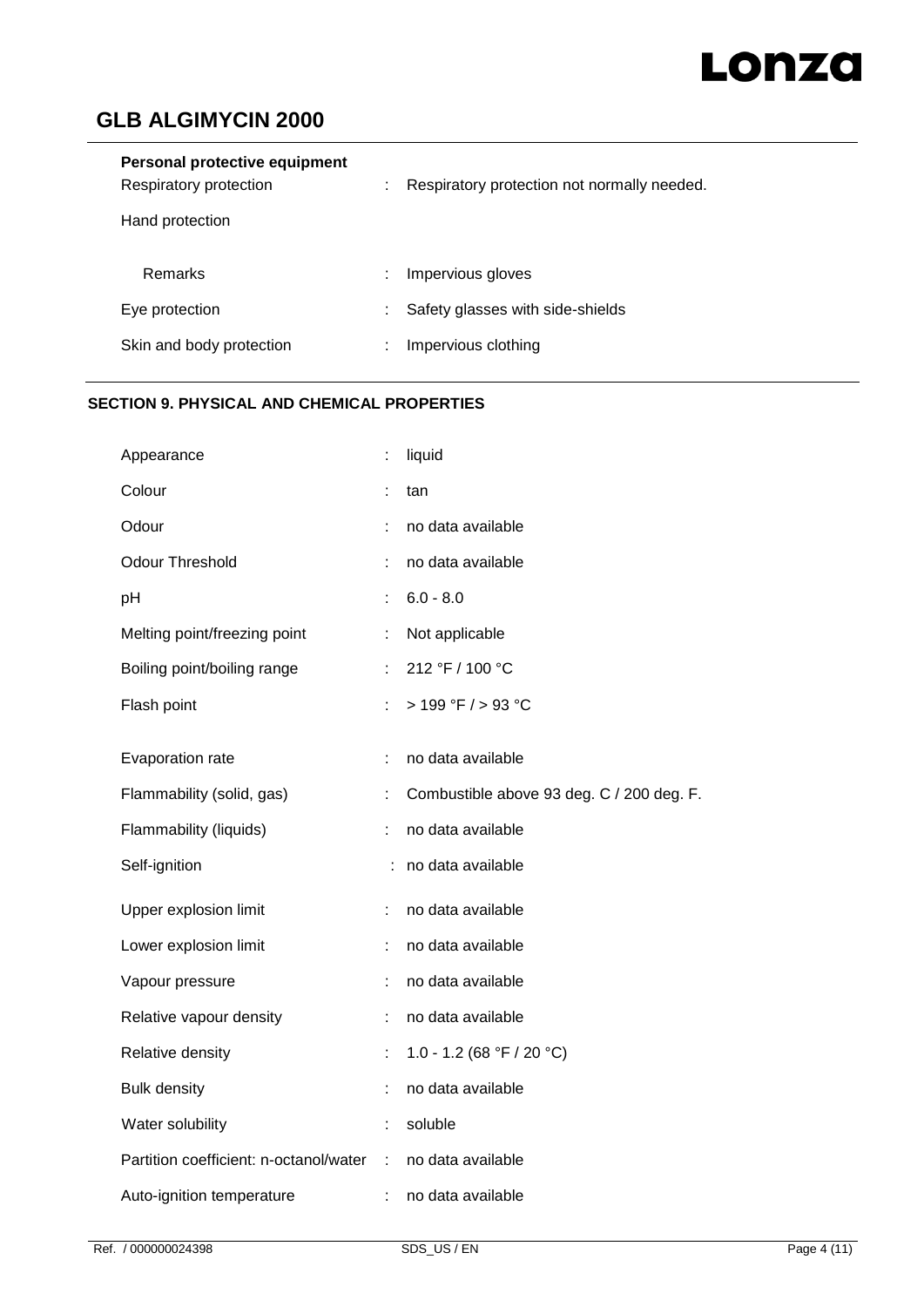# Lonza

## **GLB ALGIMYCIN 2000**

| Decomposition temperature | no data available   |
|---------------------------|---------------------|
| Viscosity, dynamic        | : no data available |
| Viscosity, kinematic      | no data available   |

#### **SECTION 10. STABILITY AND REACTIVITY**

| Possibility of hazardous reactions | : Stable under normal conditions. |
|------------------------------------|-----------------------------------|
| Conditions to avoid                | : Heat                            |
| Incompatible materials             | $:$ Oxidizing agents              |

#### **SECTION 11. TOXICOLOGICAL INFORMATION**

| Information on likely routes of expo- :<br>sure |                                                                                                   |
|-------------------------------------------------|---------------------------------------------------------------------------------------------------|
|                                                 | This product will not exert a significant adverse effect to health<br>from any route of exposure. |
| <b>Acute toxicity</b>                           |                                                                                                   |
| Acute oral toxicity                             | Believed to be $> 2,000$ mg/kg                                                                    |
|                                                 | Acute toxicity estimate: $> 5,000$ mg/kg<br>Method: Calculation method                            |
| Acute dermal toxicity                           | Believed to be $> 2,000$ mg/kg                                                                    |
|                                                 | Acute toxicity estimate: $> 5,000$ mg/kg<br>Method: Calculation method                            |

#### **Skin corrosion/irritation**

Remarks: Not expected to cause irritation.

#### **Serious eye damage/eye irritation**

Result: No eye irritation

#### **Respiratory or skin sensitisation**

Remarks: Not believed to be sensitising to skin.

#### **Carcinogenicity**

| <b>IARC</b> | No component of this product present at levels greater than or<br>equal to 0.1% is identified as probable, possible or confirmed<br>human carcinogen by IARC. |
|-------------|---------------------------------------------------------------------------------------------------------------------------------------------------------------|
| <b>OSHA</b> | No component of this product present at levels greater than or<br>equal to 0.1% is on OSHA's list of regulated carcinogens.                                   |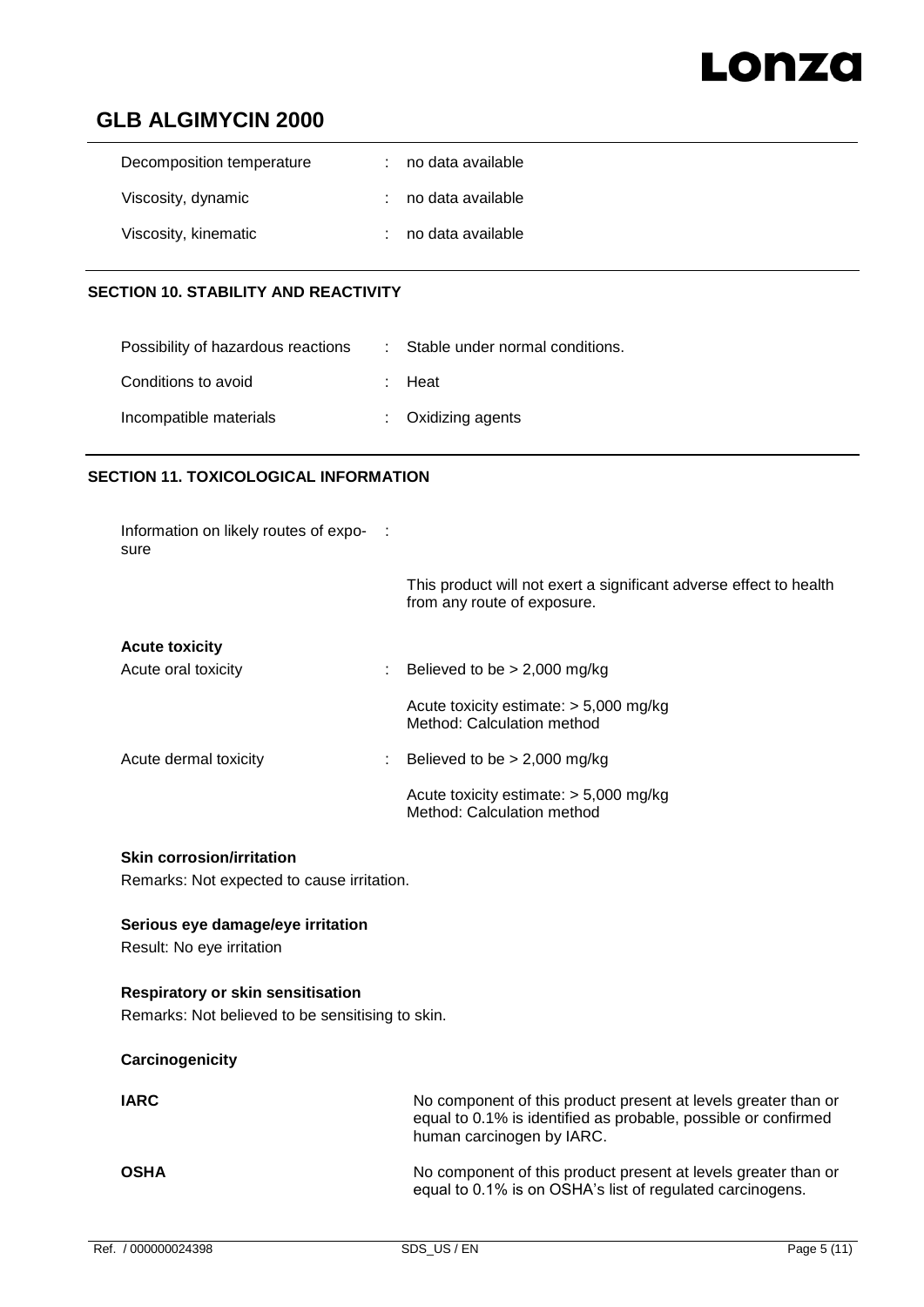

No component of this product present at levels greater than or equal to 0.1% is identified as a known or anticipated carcinogen by NTP.

**ACGIH** No component of this product present at levels greater than or equal to 0.1% is identified as a carcinogen or potential carcinogen by ACGIH.

#### **Repeated dose toxicity**

Remarks: There are no known or reported effects from chronic exposure.

#### **SECTION 12. ECOLOGICAL INFORMATION**

| <b>Ecotoxicity</b><br>no data available               |                                                                                                                                                                                                                                                                                                               |
|-------------------------------------------------------|---------------------------------------------------------------------------------------------------------------------------------------------------------------------------------------------------------------------------------------------------------------------------------------------------------------|
| Persistence and degradability<br>no data available    |                                                                                                                                                                                                                                                                                                               |
| <b>Bioaccumulative potential</b><br>no data available |                                                                                                                                                                                                                                                                                                               |
| <b>Mobility in soil</b><br>no data available          |                                                                                                                                                                                                                                                                                                               |
| Other adverse effects                                 |                                                                                                                                                                                                                                                                                                               |
| Ozone-Depletion Potential                             | Regulation: US. EPA Clean Air Act (CAA) Section 602 Ozone-<br>Depleting Substances (40 CFR 82, Subpt. A, App A & B)<br>Remarks: This product neither contains, nor was manufac-<br>tured with a Class I or Class II ODS as defined by the U.S.<br>Clean Air Act Section 602 (40 CFR 82, Subpt. A, App.A + B). |
| Additional ecological information                     | No data for product. Individual constituents are as follows:                                                                                                                                                                                                                                                  |

#### **SECTION 13. DISPOSAL CONSIDERATIONS**

| <b>Disposal methods</b> |                                                                                                                                                                                                |
|-------------------------|------------------------------------------------------------------------------------------------------------------------------------------------------------------------------------------------|
| Waste from residues     | : If this product becomes a waste, it will be a nonhazardous<br>waste.<br>As a nonhazardous liquid waste, it should be disposed of in<br>accordance with local, state and federal regulations. |

**SECTION 14. TRANSPORT INFORMATION**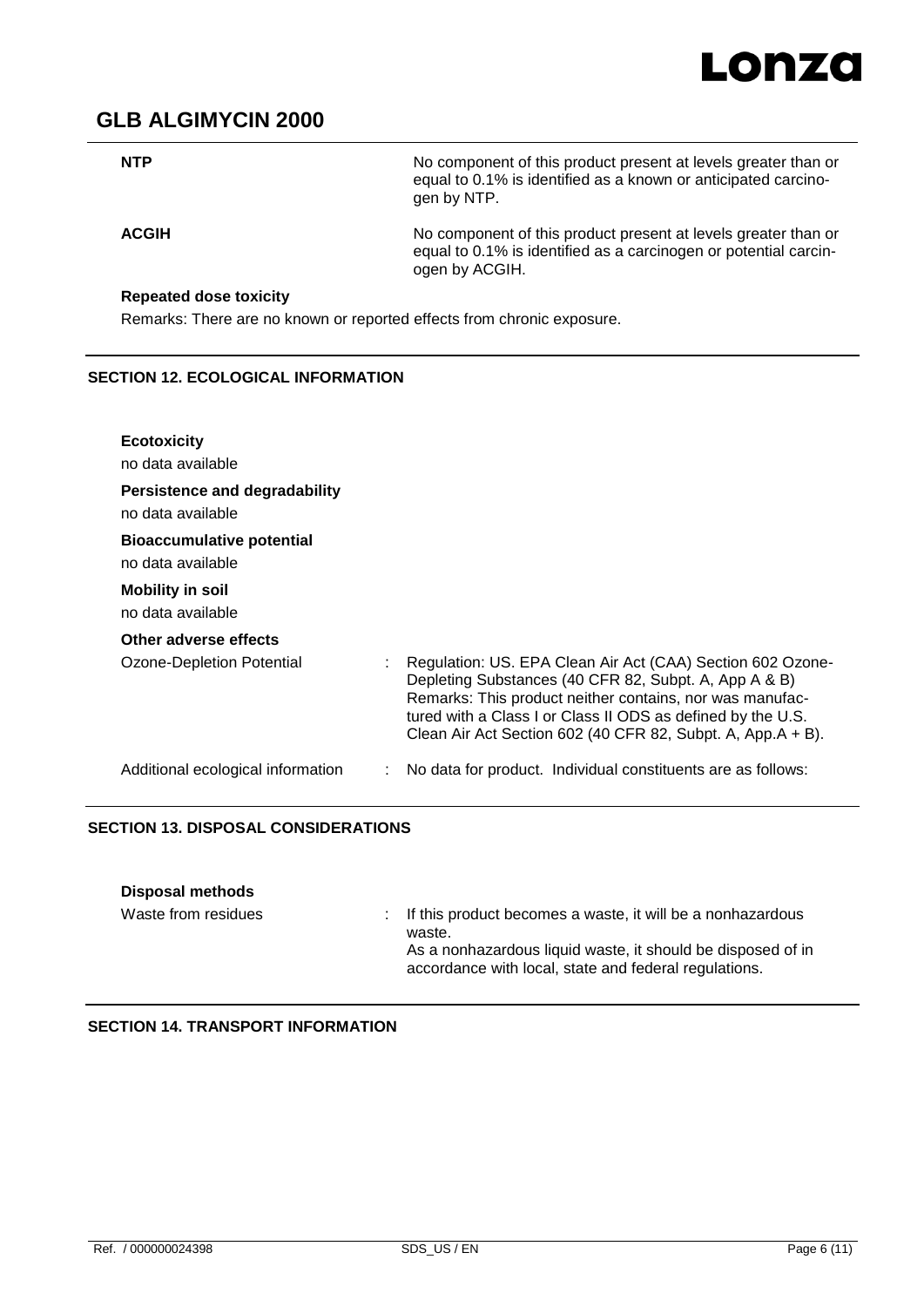#### **DOT**

|             | <b>UN number</b><br>Proper shipping name                                                                                                                      | 3082<br>: Environmentally hazardous substance, liquid, n.o.s.<br>(Poly[oxyethylene (dimethyliminio) ethylene])    |
|-------------|---------------------------------------------------------------------------------------------------------------------------------------------------------------|-------------------------------------------------------------------------------------------------------------------|
|             | <b>Transport hazard class</b><br><b>Packing group</b><br>Labels<br><b>Emergency Response Guidebook</b><br>Number                                              | 9<br>Ш<br>9<br>171                                                                                                |
|             | <b>Environmental hazards</b>                                                                                                                                  | : yes                                                                                                             |
| <b>TDG</b>  |                                                                                                                                                               |                                                                                                                   |
|             | <b>UN number</b><br>Proper shipping name                                                                                                                      | 3082<br>: ENVIRONMENTALLY HAZARDOUS SUBSTANCE,<br>LIQUID, N.O.S.<br>(Poly[oxyethylene (dimethyliminio) ethylene]) |
|             | <b>Transport hazard class</b><br><b>Packing group</b><br>Labels<br><b>Environmental hazards</b>                                                               | 9<br>$\mathbf{III}$<br>9<br>yes                                                                                   |
| <b>IATA</b> |                                                                                                                                                               |                                                                                                                   |
|             | <b>UN number</b><br>Proper shipping name                                                                                                                      | : 3082<br>: Environmentally hazardous substance, liquid, n.o.s.<br>(Poly[oxyethylene (dimethyliminio) ethylene])  |
|             | <b>Transport hazard class</b><br><b>Packing group</b><br>Labels<br><b>Environmental hazards</b>                                                               | 9<br>Ш<br>9MI<br>: yes                                                                                            |
| <b>IMDG</b> |                                                                                                                                                               |                                                                                                                   |
|             | UN number<br>Proper shipping name                                                                                                                             | : 3082<br>: Environmentally hazardous substance, liquid, n.o.s.<br>(Poly[oxyethylene (dimethyliminio) ethylene])  |
|             | <b>Transport hazard class</b><br><b>Packing group</b><br>Labels<br>EmS Number 1                                                                               | 9<br>$\mathbf{III}$<br>$\therefore$ 9<br>: F-A                                                                    |
|             | EmS Number 2<br><b>Environmental hazards</b>                                                                                                                  | $: S-F$<br>: Marine pollutant: yes                                                                                |
| <b>ADR</b>  |                                                                                                                                                               |                                                                                                                   |
|             | <b>UN number</b><br>Proper shipping name                                                                                                                      | 3082<br>: ENVIRONMENTALLY HAZARDOUS SUBSTANCE,<br>LIQUID, N.O.S.<br>(Poly[oxyethylene (dimethyliminio) ethylene]) |
|             | <b>Transport hazard class</b><br>Packing group<br><b>Classification Code</b><br><b>Hazard Identification Number</b><br>Labels<br><b>Environmental hazards</b> | 9<br>$\mathop{\mathrm{III}}\nolimits$<br>M <sub>6</sub><br>90<br>9<br>yes                                         |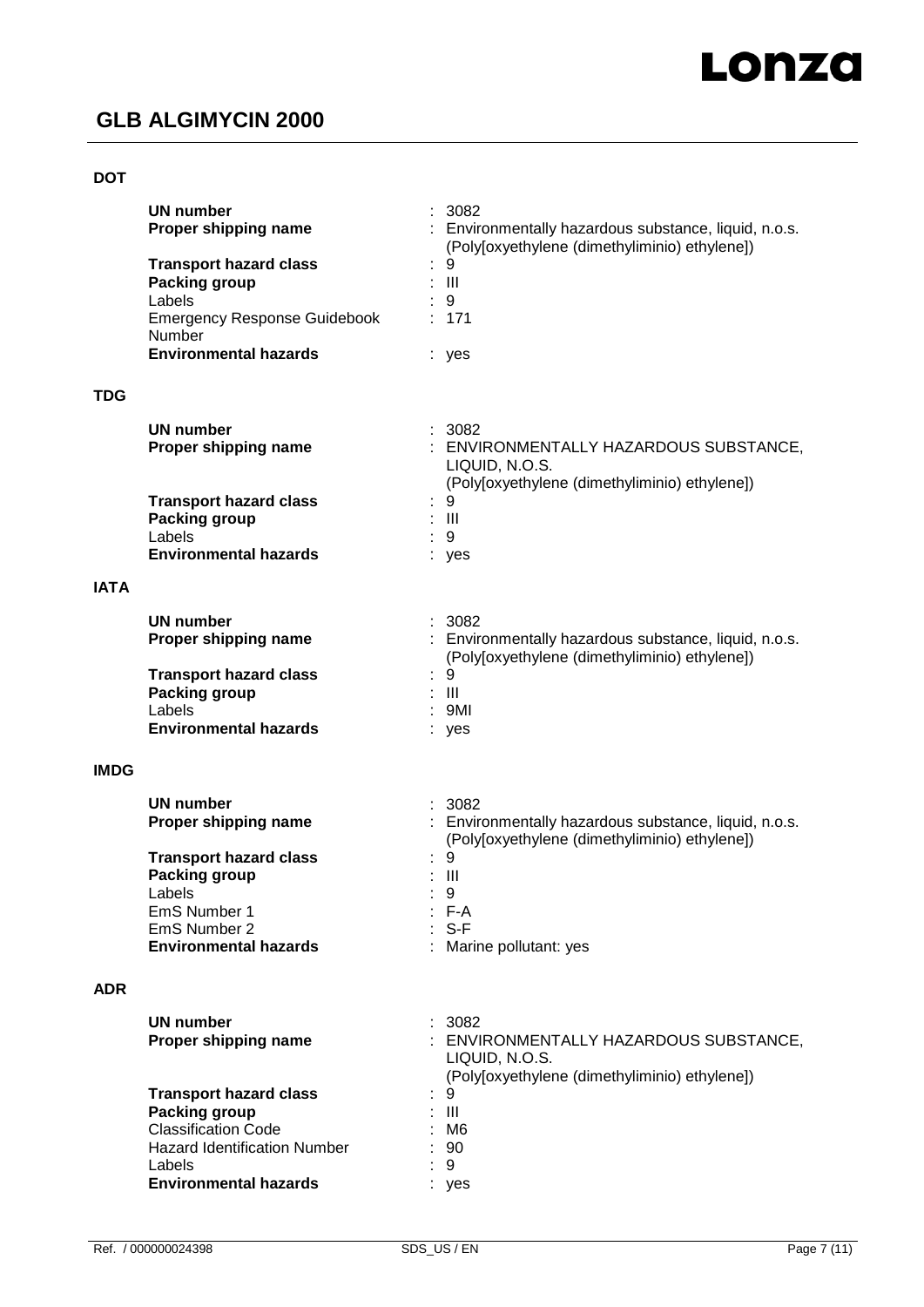#### **RID**

| UN number<br>Proper shipping name                                                |   | : 3082<br>: ENVIRONMENTALLY HAZARDOUS SUBSTANCE,<br>LIQUID, N.O.S.<br>(Poly[oxyethylene (dimethyliminio) ethylene]) |
|----------------------------------------------------------------------------------|---|---------------------------------------------------------------------------------------------------------------------|
| <b>Transport hazard class</b>                                                    | ÷ | 9                                                                                                                   |
| <b>Packing group</b>                                                             |   | : III                                                                                                               |
| <b>Classification Code</b>                                                       |   | : M6                                                                                                                |
| <b>Hazard Identification Number</b>                                              |   | : 90                                                                                                                |
| Labels                                                                           |   | $\therefore$ 9                                                                                                      |
| <b>Environmental hazards</b>                                                     |   | : yes                                                                                                               |
| Special precautions for user                                                     |   | : none                                                                                                              |
| Transport in bulk according to An-<br>nex II of MARPOL 73/78 and the IBC<br>Code |   | $:$ Not applicable                                                                                                  |

#### **SECTION 15. REGULATORY INFORMATION**

**This chemical is a pesticide product registered by the United States Environmental Protection Agency and is subject to certain labeling requirements under federal pesticide law. These requirements differ from the classification criteria and hazard information required for safety data sheets (SDS), and for workplace labels of non-pesticide chemicals.**

| <b>EPA Registration number</b> | 7364-81                           |
|--------------------------------|-----------------------------------|
| Signal word                    | : CAUTION!                        |
| Hazard statements              | : Harmful if swallowed.           |
|                                | Harmful if absorbed through skin. |
|                                | Harmful if inhaled.               |
|                                | Causes moderate eye irritation.   |
|                                | This pesticide is toxic to fish.  |
|                                |                                   |

This chemical is a pest control product registered by Health Canada Pest Management Regulatory Agency and is subject to certain label.

Read the approved label, authorized under the Pest Control Products Act, prior to using or handling the pest control product.

PMRA Registration number : 24026 Hazard pictograms :



Signal word<br>
Hazard statements<br>
Hazard statements<br>
i Harmful if s

Harmful if swallowed. Causes moderate eye irritation. Pesticide is toxic to aquatic organisms.

#### **EPCRA - Emergency Planning and Community Right-to-Know Act**

#### **CERCLA Reportable Quantity**

This material does not contain any components with a CERCLA RQ.

**SARA 304 Extremely Hazardous Substances Reportable Quantity**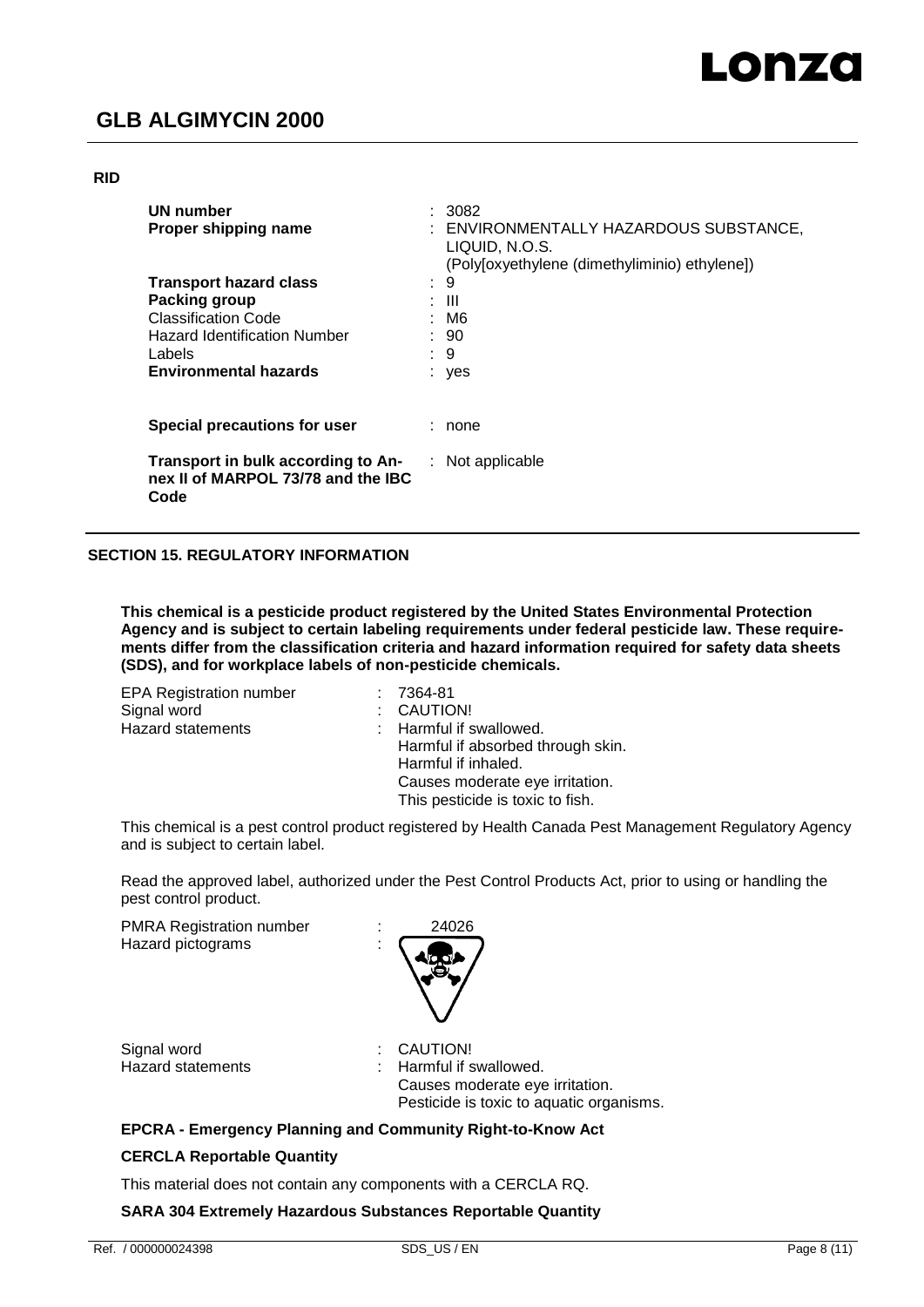This material does not contain any components with a section 304 EHS RQ.

#### **SARA 311/312 Hazards**

See above: SECTION 2. Hazard Identification-GHS Classification

#### **SARA 313**

This material does not contain any chemical components with known CAS numbers that exceed the threshold (De Minimis) reporting levels established by SARA Title III, Section 313.

#### **Clean Air Act**

This product neither contains, nor was manufactured with a Class I or Class II ODS as defined by the U.S. Clean Air Act Section 602 (40 CFR 82, Subpt. A, App.A + B).

This product does not contain any hazardous air pollutants (HAP), as defined by the U.S. Clean Air Act Section 112 (40 CFR 61).

This product does not contain any chemicals listed under the U.S. Clean Air Act Section 112(r) for Accidental Release Prevention (40 CFR 68.130, Subpart F).

This product does not contain any chemicals listed under the U.S. Clean Air Act Section 111 SOCMI Intermediate or Final VOC's (40 CFR 60.489).

This product does not contain any VOC exemptions listed under the U.S. Clean Air Act Section 450.

#### **Clean Water Act**

This product does not contain any Hazardous Chemicals listed under the U.S. CleanWater Act, Section 311, Table 117.3.

This product does not contain any Hazardous Substances listed under the U.S. CleanWater Act, Section 311, Table 116.4A.

This product does not contain any toxic pollutants listed under the U.S. Clean Water Act Section 307

#### **US State Regulations**

#### **Massachusetts Right To Know**

| I Components                                | CAS-No.    |
|---------------------------------------------|------------|
| Poly[oxyethylene (dimethyliminio) ethylene] | 31512-74-0 |
| Silicon dioxide                             | 14808-60-7 |

#### **Pennsylvania Right To Know**

| Components                                  | CAS-No.    |
|---------------------------------------------|------------|
| Water                                       | 7732-18-5  |
| Poly[oxyethylene (dimethyliminio) ethylene] | 31512-74-0 |
| Poly(diallyldimethylammonium chloride)      | 26062-79-3 |

#### **New Jersey Right To Know**

| Components                                  | CAS-No.    |
|---------------------------------------------|------------|
| Water                                       | 7732-18-5  |
| Poly[oxyethylene (dimethyliminio) ethylene] | 31512-74-0 |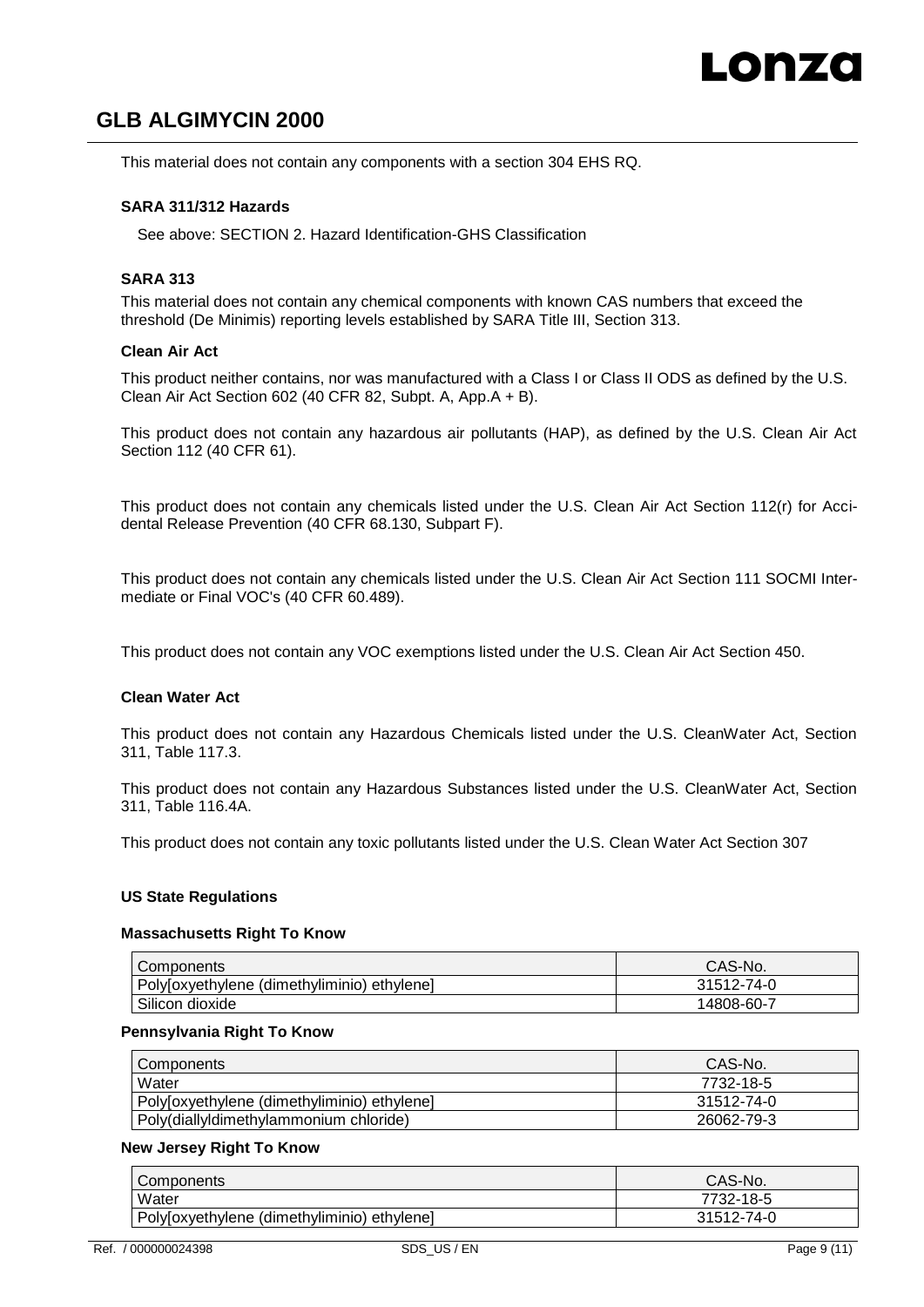# LONZO

### **GLB ALGIMYCIN 2000**

| Poly(diallyldimethylammonium chloride)<br>26062-79-3 |
|------------------------------------------------------|
|------------------------------------------------------|

#### **California Prop. 65**

This product does not contain any chemicals known to State of California to cause cancer, birth defects, or any other reproductive harm.

#### **Canadian lists**

**NPRI**

Canadian National Pollutant Release Inventory (NPRI): No component is listed on NPRI.

**The components of this product are reported in the following inventories:**

TSCA : This is an EPA registered pesticide.

#### **SECTION 16. OTHER INFORMATION**

#### **Full text of other abbreviations**

AICS - Australian Inventory of Chemical Substances; ASTM - American Society for the Testing of Materials; bw - Body weight; CERCLA - Comprehensive Environmental Response, Compensation, and Liability Act; CMR - Carcinogen, Mutagen or Reproductive Toxicant; DIN - Standard of the German Institute for Standardisation; DOT - Department of Transportation; DSL - Domestic Substances List (Canada); ECx -Concentration associated with x% response; EHS - Extremely Hazardous Substance; ELx - Loading rate associated with x% response; EmS - Emergency Schedule; ENCS - Existing and New Chemical Substances (Japan); ErCx - Concentration associated with x% growth rate response; ERG - Emergency Response Guide; GHS - Globally Harmonized System; GLP - Good Laboratory Practice; HMIS - Hazardous Materials Identification System; IARC - International Agency for Research on Cancer; IATA - International Air Transport Association; IBC - International Code for the Construction and Equipment of Ships carrying Dangerous Chemicals in Bulk; IC50 - Half maximal inhibitory concentration; ICAO - International Civil Aviation Organization; IECSC - Inventory of Existing Chemical Substances in China; IMDG - International Maritime Dangerous Goods; IMO - International Maritime Organization; ISHL - Industrial Safety and Health Law (Japan); ISO - International Organisation for Standardization; KECI - Korea Existing Chemicals Inventory; LC50 - Lethal Concentration to 50 % of a test population; LD50 - Lethal Dose to 50% of a test population (Median Lethal Dose); MARPOL - International Convention for the Prevention of Pollution from Ships; MSHA - Mine Safety and Health Administration; n.o.s. - Not Otherwise Specified; NFPA - National Fire Protection Association; NO(A)EC - No Observed (Adverse) Effect Concentration; NO(A)EL - No Observed (Adverse) Effect Level; NOELR - No Observable Effect Loading Rate; NTP - National Toxicology Program; NZIoC - New Zealand Inventory of Chemicals; OECD - Organization for Economic Co-operation and Development; OPPTS - Office of Chemical Safety and Pollution Prevention; PBT - Persistent, Bioaccumulative and Toxic substance; PICCS - Philippines Inventory of Chemicals and Chemical Substances; (Q)SAR - (Quantitative) Structure Activity Relationship; RCRA - Resource Conservation and Recovery Act; REACH - Regulation (EC) No 1907/2006 of the European Parliament and of the Council concerning the Registration, Evaluation, Authorisation and Restriction of Chemicals; RQ - Reportable Quantity; SADT - Self-Accelerating Decomposition Temperature; SARA - Superfund Amendments and Reauthorization Act; SDS - Safety Data Sheet; TCSI - Taiwan Chemical Substance Inventory; TSCA - Toxic Substances Control Act (United States); UN - United Nations; UNRTDG - United Nations Recommendations on the Transport of Dangerous Goods; vPvB - Very Persistent and Very Bioaccumulative

1

Arch is a wholly-owned subsidiary of Lonza and continues to operate as Arch Chemicals, Inc. Revision Date : 2018.11.14